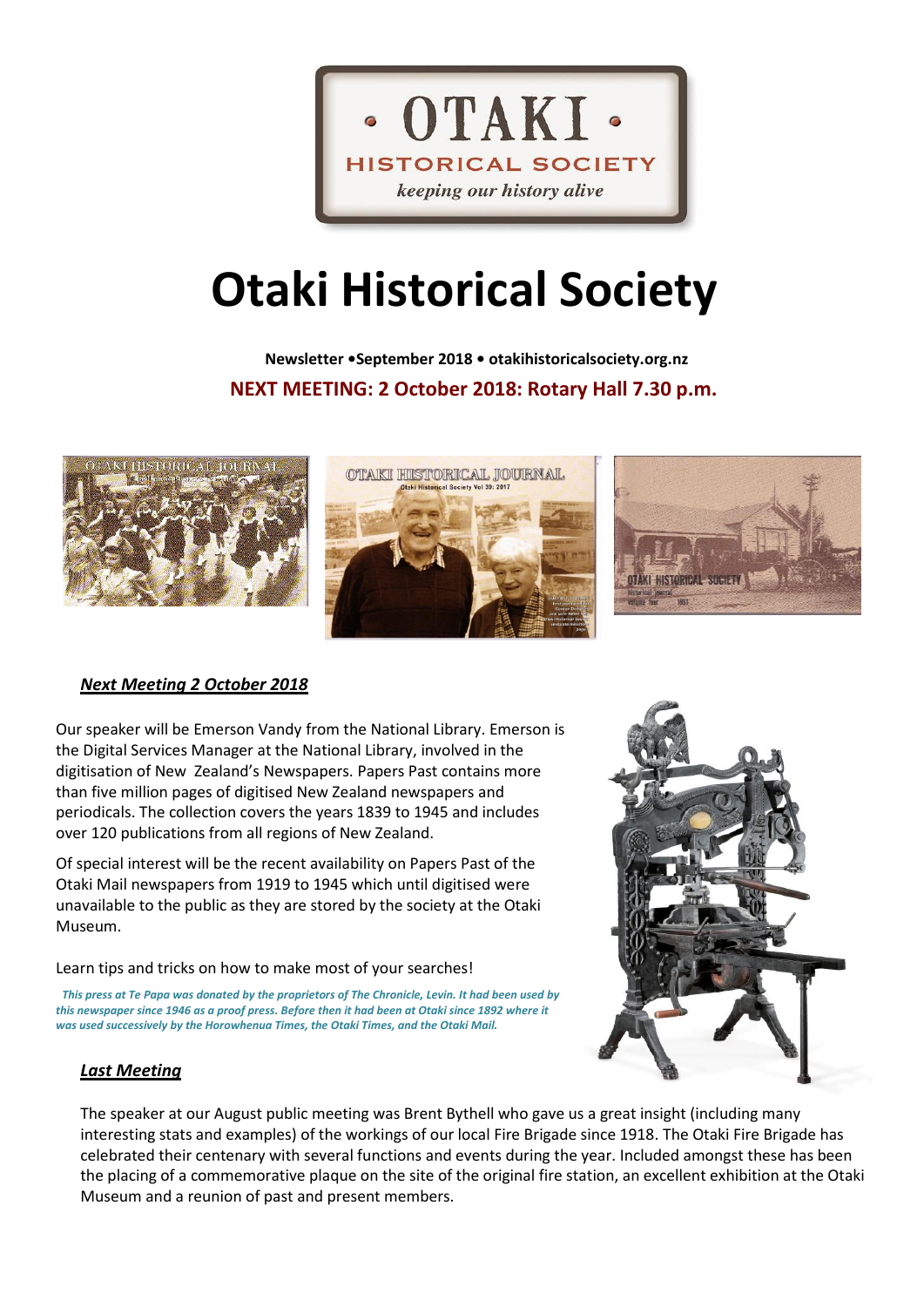## *OHS Committee Update*

The August meeting was also our  $40<sup>th</sup>$  AGM.

Of special note was the recognition of the service given to the society by Jan Harris who retired after 17 years involvement. Jan had held many positions on the committee and had also edited the OHS Journal and provided the historical updates to the Otaki Mail.

A qualified historian, Jan also fielded and answered the majority of the queries and requests that came to the society during her time. Jan's contribution was recognised with the awarding of life membership and the presentation of a book voucher by President, Meagan Roach. Thank you Jan! We hope you enjoy the extra time you will have.



| <b>Position</b>          | <b>Name</b>                 | Nominated and seconded by     |  |
|--------------------------|-----------------------------|-------------------------------|--|
| Patron                   | Anne Thorpe                 | Patsy Whenuaroa/Meagan        |  |
|                          |                             | Roach                         |  |
| President                | Meagan Roach                | Jan Harris/Annie Bythell      |  |
| <b>Vice Presidents</b>   | Annie Bythell               | Jeanette Carpenter/Gail Hall  |  |
|                          | Patsy Whenuaroa             |                               |  |
| Secretary                | Sarah Maclean               | Meagan Roach/Di Buchan        |  |
| Treasurer                | No nominations-carried over |                               |  |
| <b>Committee Members</b> | Ian Cooksley                | Annie Bythell/Patsy Whenuaroa |  |
|                          | Alan Stead                  | Jeanette Carpenter/B. Bythell |  |
|                          | Jeanette Carpenter          | Meagan Roach/Annie Bythell    |  |

### **Note: At the committee meeting held on 4 September Neil Greenwood was elected to the position of treasurer. A career accountant Neil and his wife have recently moved to Otaki from Wellington. We welcome them to the society**

## *Points of interest from AGM*

- Neale Ames was reappointed as Auditor
- Subscription to remain the same at \$15 (individual) and \$20 (family)
- Janice King asked that the society record its appreciation of Ian and Debbi Carson's several years work on the journal.
- Meagan Roach advised the following changes to the OHS Journal responsibilities:
	- o Editor: Sarah Maclean
	- o Graphic Designer: Lynn Peck
	- o Advertising Liaison: Annie Bythell



#### *Previous Journals*

The society has a number of past journals available for sale at varying prices (from \$5). Please contact us to confirm the availability and cost of any of these journals you are interested in.

**Note:** Digitised copies of out of print journals and/or articles from any of our journals can be purchased from the society. Contact us for costs and further details:

#### *OHS Website and Index*

The updated 1978 -2017 index is now available on the website. [www.otakihistoricalsociety.org.nz](http://www.otakihistoricalsociety.org.nz/) The index is a valuable tool for researchers and members seeking information relating to the content of our 39 journals. Use the index to see if your interest (or family) are mentioned. If you find relevant information, refer to your journals or contact the Society. We continue to receive an increasing number of queries and new members through the site.

## *OHS Facebook Page*

63 photos from our archives were recently added to Facebook. This resulted in an amazing 1700 visits, over 1000

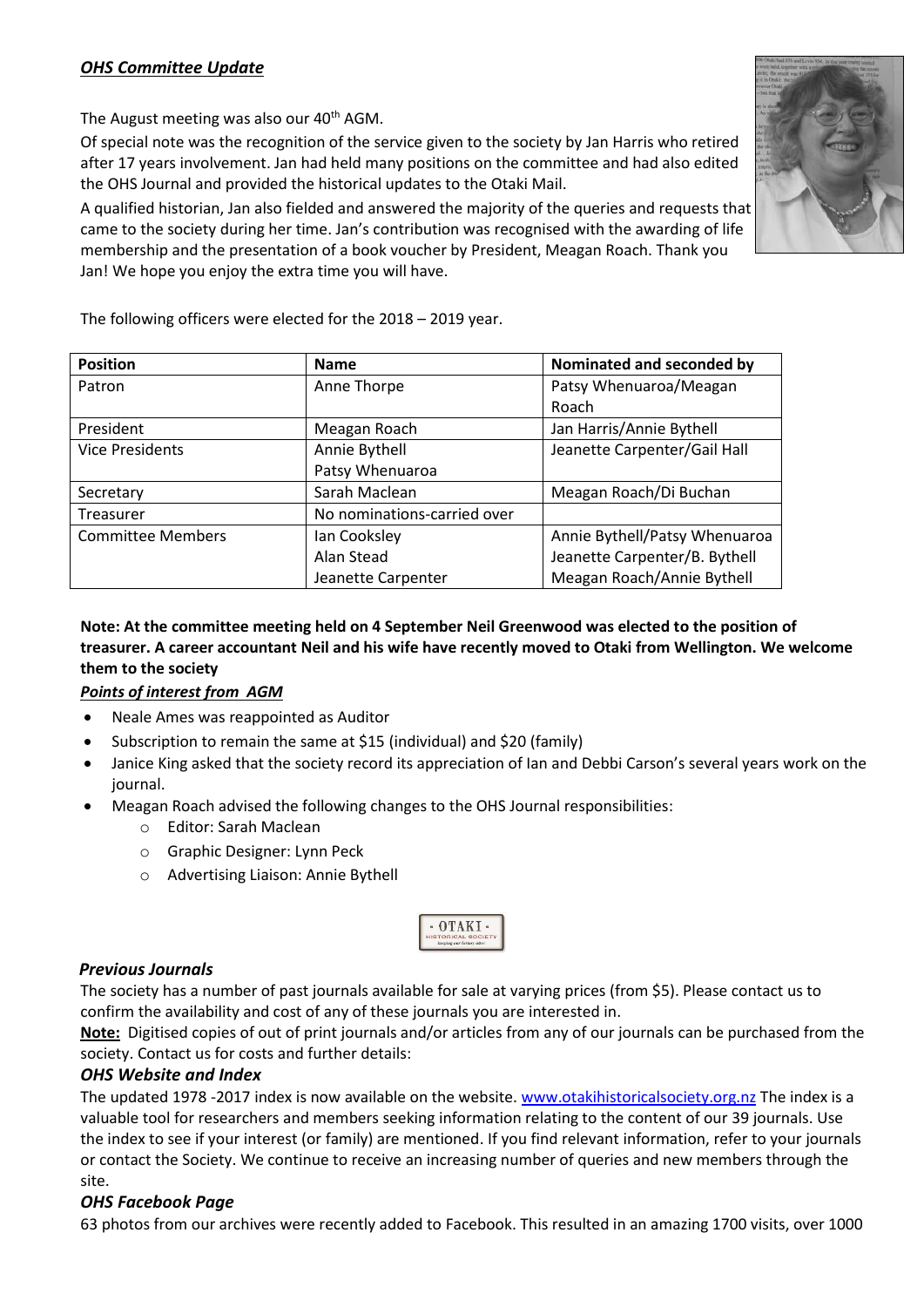likes and 87 comments during the first week alone. It is pleasing to see many Otaki people now living overseas and in different parts of NZ enjoying the photos and reconnecting with old friends. <https://www.facebook.com/otakihistoricalsociety/>



#### *Upcoming Events Public Meeting* October 2 2018. Emerson Vandy speaking on Papers Past *Heritage Week* The following invitation was received from Wellington Heritage Week.

Wellington Heritage Week 2018 returns for 22–28 October with over 30 events throughout the region that celebrate its people, places and stories. Events include walking tours, property tours, exhibitions, films and public talks on a range of topics. Highlights include:

**The Great War: Profiteering, Patriotism & Peril:** Hear three talks on the lesser known New Zealand experiences of WW1. Presented by staff at the Great War Exhibition, talks include tales of patriotism that gripped New Zealand from the outset of war, thrilling tales of the medieval walls of Les Quesnay, and the stories of those who used the tragedy of war as a way to grow their personal fortune. *6:30pm Thursday 25 Oct. Booking requested but not required.*

**Archaeological Walking Tour:** Mary O'Keeffe is an archaeologist and has been investigating Wellington's archaeology for over 20 years. In this guided walk Mary will take you to various sites in inner-city Wellington that she's explored over the years and share the stories that each site has revealed. This event booked out last year. *2pm Monday 22 October. Booking required*.

**Truby King House and Garden Tours:** Visit the former home of Sir Truby King and Lady Isabella King, the founders of the Plunket Society. Sir Truby is widely remembered for his contribution to improving the health of children. *10am-4pm Monday 22 October. Booking required.*

**Upper Hutt Blockhouse Open Day:** Visit Upper Hutt's historic Blockhouse and its special exhibition. Built in 1860 during the New Zealand Wars to protect colonial settlement in the Hutt Valley, the Blockhouse is one of very few of its type remaining in NZ. The special exhibition is housed in the Blockhouse explores the unique history of the Blockhouse, the site, and the New Zealand Wars in the Hutt Valley. *11am-3pm Sunday 28 October. No booking is required.* 

**From Pito-one to Petone Tour:** Join a free heritage tour on the history of Petone from 1800's to today. Together we'll step back in time and tour through industrialisation, the settler's ship Aurora, Te Atiawa's long standing settlements around our beautiful harbor, and share a lovely cup of tea together. *12pm Tuesday 23 & Thursday 25 October. Booking is required.*

Bookings can be made via the hosts listed on [www.wellingtonheritageweek.co.nz.](http://www.wellingtonheritageweek.co.nz/)

Sponsored by Wellington City Council, Museums Wellington, Wellington Civic Trust, and Wellington Community Trust, Wellington Heritage Week is a community sourced heritage festival organized by the Wellington Heritage Week Trust.



*Upper Hutt Blockhouse*

**http://visit.upperhuttcity.com/blockhouse**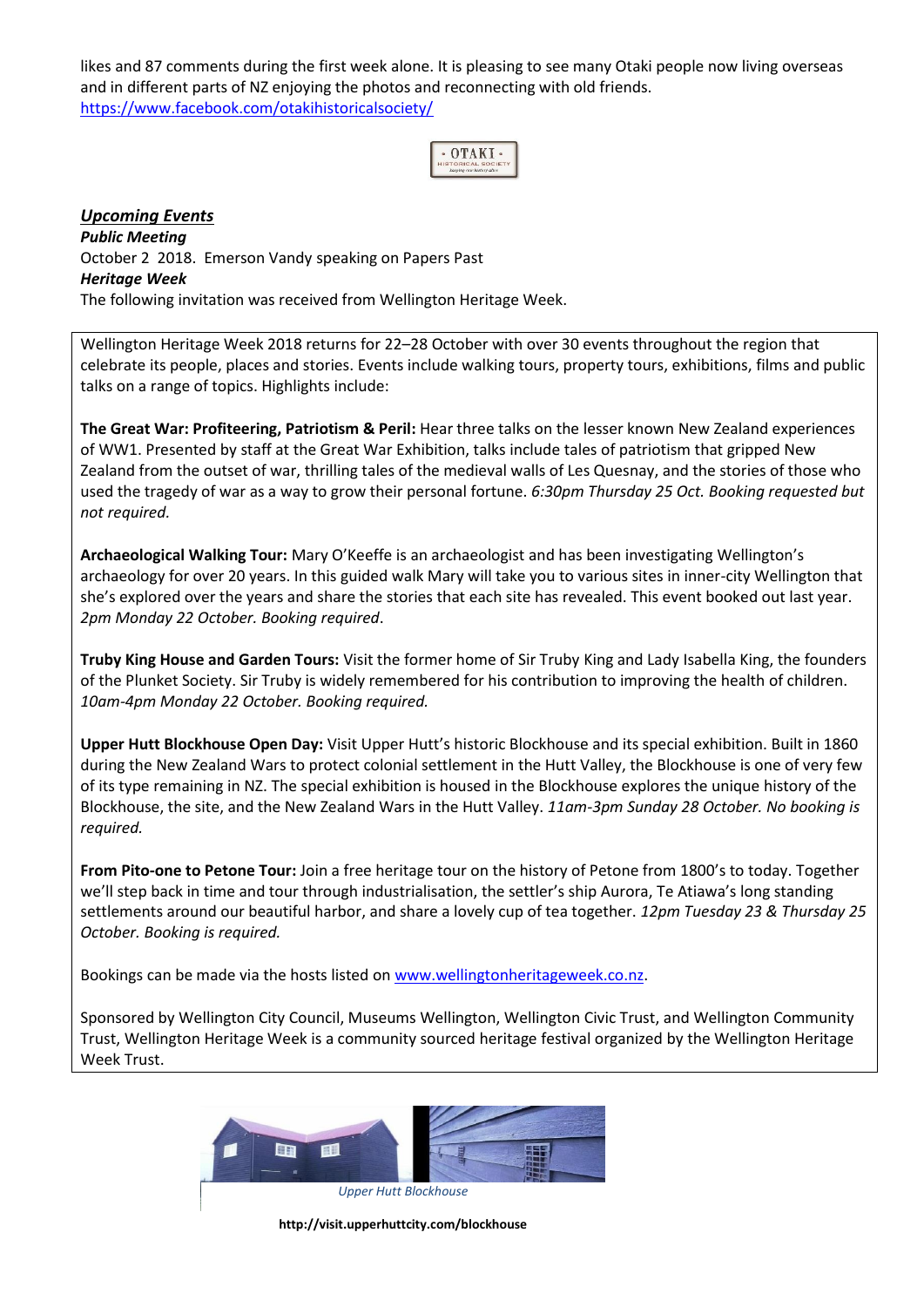#### *Museum*

'The Otaki Scholar and Otaki: a legacy of World War One' exhibition continues until late in October.

Concurrently between 12 September and 27 October an exhibition marking the 125<sup>th</sup> anniversary of women's suffrage in NZ will be held at the museum. Mid November sees the opening of the Museum Building exhibition.

#### *New Book*

We received an anonymous donation of the booklet 'Maoris of By-gone Days' by Octavius Hadfield. This is a valuable and interesting addition to our library.





#### **Reminder**

The Society warmly welcomes:

- Ideas and articles for future journals.
- Photographs, manuscripts, and documents etc. relating to the history of Otaki and its surrounds.
- New members.

Contact us at[: otakihistoricalsociety@yahoo.com](mailto:otakihistoricalsociety@yahoo.com)



*Sketch of Felixstowe by JT Stewart*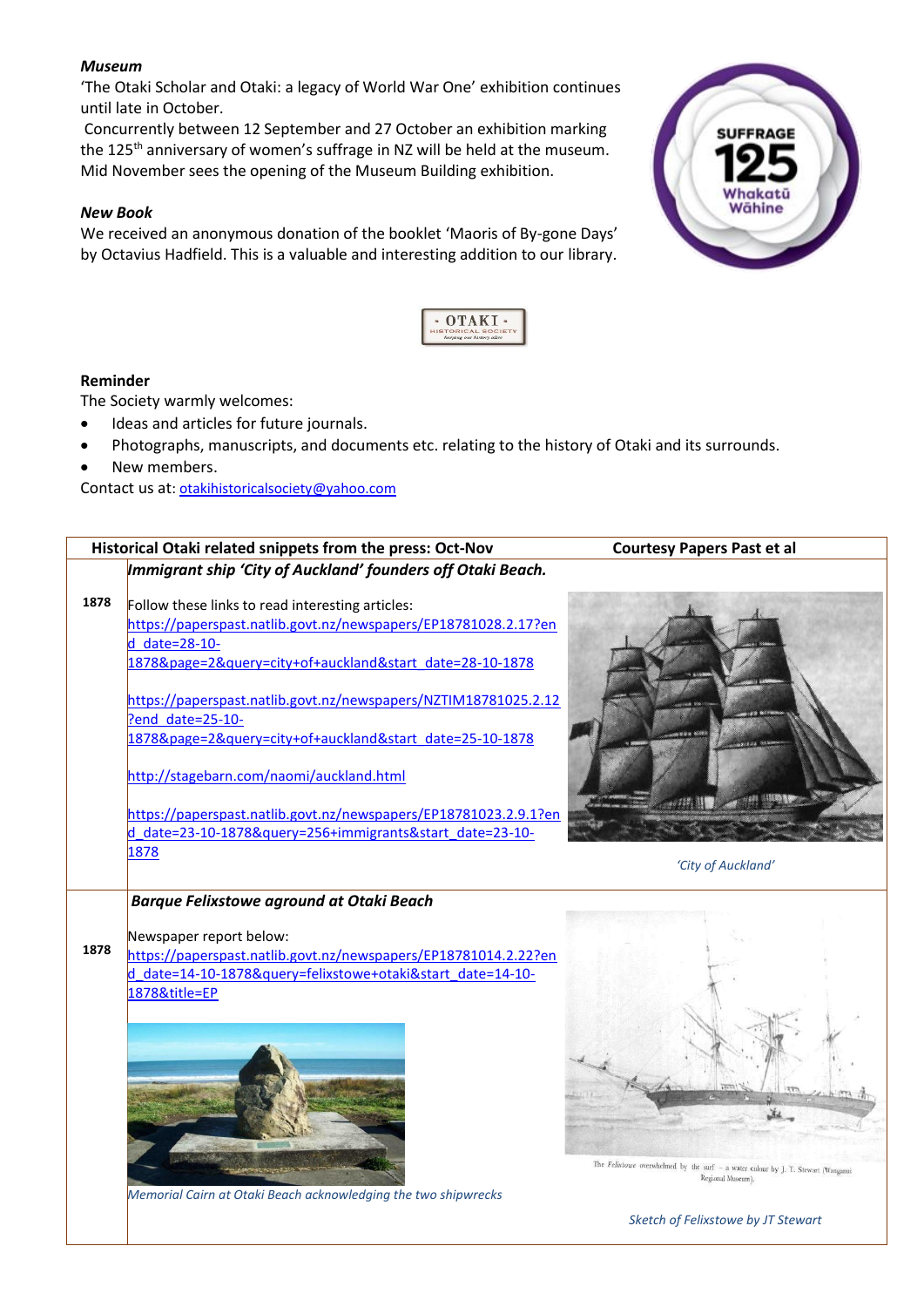|      | Deaths from the influenza epidemic continued unabated<br>during November and December 1918 affecting many local<br>families.                                                                                                                                                                                                                                                                                                                                                                                                                                                                                                                                                                                                                                                                                      |                |
|------|-------------------------------------------------------------------------------------------------------------------------------------------------------------------------------------------------------------------------------------------------------------------------------------------------------------------------------------------------------------------------------------------------------------------------------------------------------------------------------------------------------------------------------------------------------------------------------------------------------------------------------------------------------------------------------------------------------------------------------------------------------------------------------------------------------------------|----------------|
| 1918 | (following extract from NZ Times 13 November 1918)                                                                                                                                                                                                                                                                                                                                                                                                                                                                                                                                                                                                                                                                                                                                                                |                |
|      | Private Arthur A. Bright, a member of the 46 <sup>th</sup> Reinforcement, died<br>yesterday at the Featherston Camp Hospital from Influenza. Over<br>two thousand soldiers in the Featherston Camp are reported to be<br>suffering from influenza.<br>Private Bright, who was one of the most popular young men in the<br>Otaki district, was the son of the late Mr and Mrs Fred Bright, known<br>as pioneer settlers in the Horowhenua district. He was a well known<br>bowler and at various times owned racehorses.<br>He was a brother to Mrs Byron Brown and Mrs E. T. Daniel of<br>Wellington and brother to Mr F.H. Bright, of Otaki. He leaves a wife<br>and one daughter to mourn their loss. In view of Private Bright's<br>death the peace celebrations at Otaki were allowed to pass off<br>quietly. | <b>ACED 41</b> |
|      | His mother, Mary Ann Bright, was one of the Otaki women who<br>voted in the historic 1893 election.                                                                                                                                                                                                                                                                                                                                                                                                                                                                                                                                                                                                                                                                                                               |                |
|      | <b>TORICAL SOCIET</b><br>entra our kistory ally                                                                                                                                                                                                                                                                                                                                                                                                                                                                                                                                                                                                                                                                                                                                                                   |                |
|      | Inscription on local woman's headstone on Motuihe Island<br>Only daughter of G.V. Kemsley Esq.<br>and Mrs Kemsley of Waikanae<br>Wife of E. J. Browning<br>"Her Life for Others"                                                                                                                                                                                                                                                                                                                                                                                                                                                                                                                                                                                                                                  |                |
|      | (Ethel had been voluntarily nursing influenza patients from the H.M.S.                                                                                                                                                                                                                                                                                                                                                                                                                                                                                                                                                                                                                                                                                                                                            |                |

#### *Interesting Historical References and Resources*

*[https://www.stuff.co.nz/dominion-post/comment/106609659/family-memories-can-be-so-much-more](https://www.stuff.co.nz/dominion-post/comment/106609659/family-memories-can-be-so-much-more-important-than-we-think)[important-than-we-think](https://www.stuff.co.nz/dominion-post/comment/106609659/family-memories-can-be-so-much-more-important-than-we-think)* Interesting article on Stuff re family history

#### *[http://wellington.recollect.co.nz](http://wellington.recollect.co.nz/)*

Wellington City Recollect website, a database of heritage photos, books, maps and related ephemera reflecting the Capital's past

*<https://wellington.govt.nz/your-council/archives>*

Wellington City Archives is a primary information resource for the history of Wellington.

*https://paperspast.natlib.govt.nz/newspapers* Go to Papers Past to search the recently digitised the Otaki Mail

*Makura whom had been quarantined to the island.) (ex-postmistress Te Horo, great aunt of Patsy Whenuaroa OHS )*

*<https://www.kapiticoast.govt.nz/libraries/heritage-maori/>* A reminder to visit this site which has a wealth of local history and many photographs